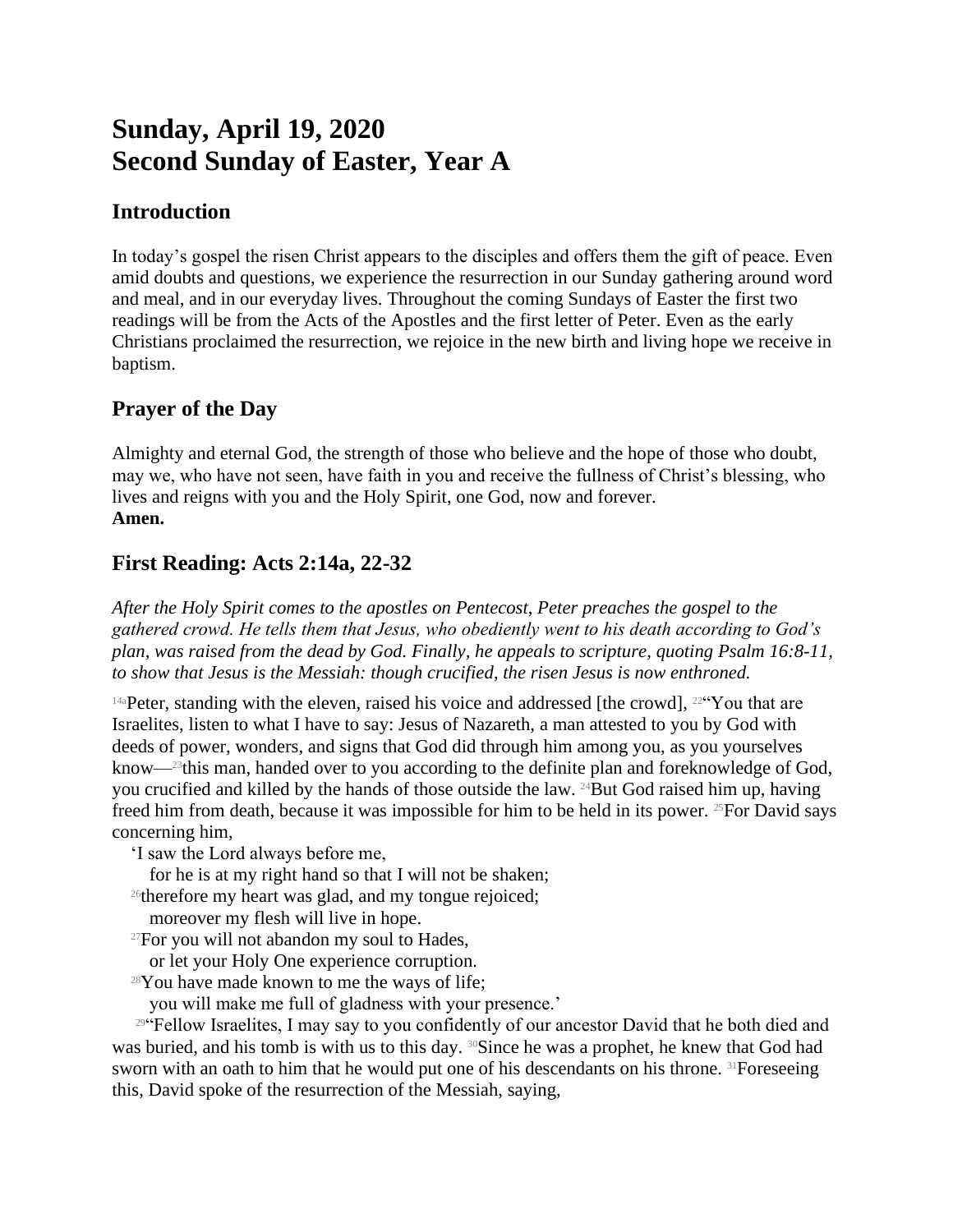'He was not abandoned to Hades,

nor did his flesh experience corruption.'

<sup>32</sup>This Jesus God raised up, and of that all of us are witnesses."

## **Psalm: Psalm 16**

*In your presence there is fullness of joy. (Ps. 16:11)* <sup>1</sup>Protect me, O God, for I take ref- | uge in you; I have said to the LORD, "You are my Lord, my good a- | bove all other." <sup>2</sup>**All my delight is in the godly that are | in the land, upon those who are noble a- | mong the people.** <sup>3</sup>But those who run after | other gods shall have their troubles | multiplied. <sup>4</sup>**I will not pour out drink offerings | to such gods, never take their names up- | on my lips. R** <sup>5</sup>O LORD, you are my portion | and my cup; it is you who up- | hold my lot. <sup>6</sup>**My boundaries enclose a | pleasant land; indeed, I have a | rich inheritance.** 7 I will bless the LORD who | gives me counsel; my heart teaches me night | after night. <sup>8</sup>**I have set the LORD al- | ways before me; because God is at my right hand, I shall | not be shaken. R** <sup>9</sup>My heart, therefore, is glad, and my spir- | it rejoices; my body also shall | rest in hope. <sup>10</sup>**For you will not abandon me | to the grave, nor let your holy one | see the pit.**  $11$ You will show me the  $|$  path of life; in your presence there is fullness of joy, and in your right hand are pleasures for- | evermore. **R**

# **Second Reading: 1 Peter 1:3-9**

*This epistle was written to encourage Christians experiencing hardships and suffering because of their faith in Christ. The letter opens by blessing God for the living hope we have through Christ's resurrection even amid difficult circumstances and surroundings.*

<sup>3</sup>Blessed be the God and Father of our Lord Jesus Christ! By his great mercy he has given us a new birth into a living hope through the resurrection of Jesus Christ from the dead, 4and into an inheritance that is imperishable, undefiled, and unfading, kept in heaven for you,  $5$ who are being protected by the power of God through faith for a salvation ready to be revealed in the last time. 6 In this you rejoice, even if now for a little while you have had to suffer various trials, 7so that the genuineness of your faith—being more precious than gold that, though perishable, is tested by fire—may be found to result in praise and glory and honor when Jesus Christ is revealed. <sup>8</sup>Although you have not seen him, you love him; and even though you do not see him now, you